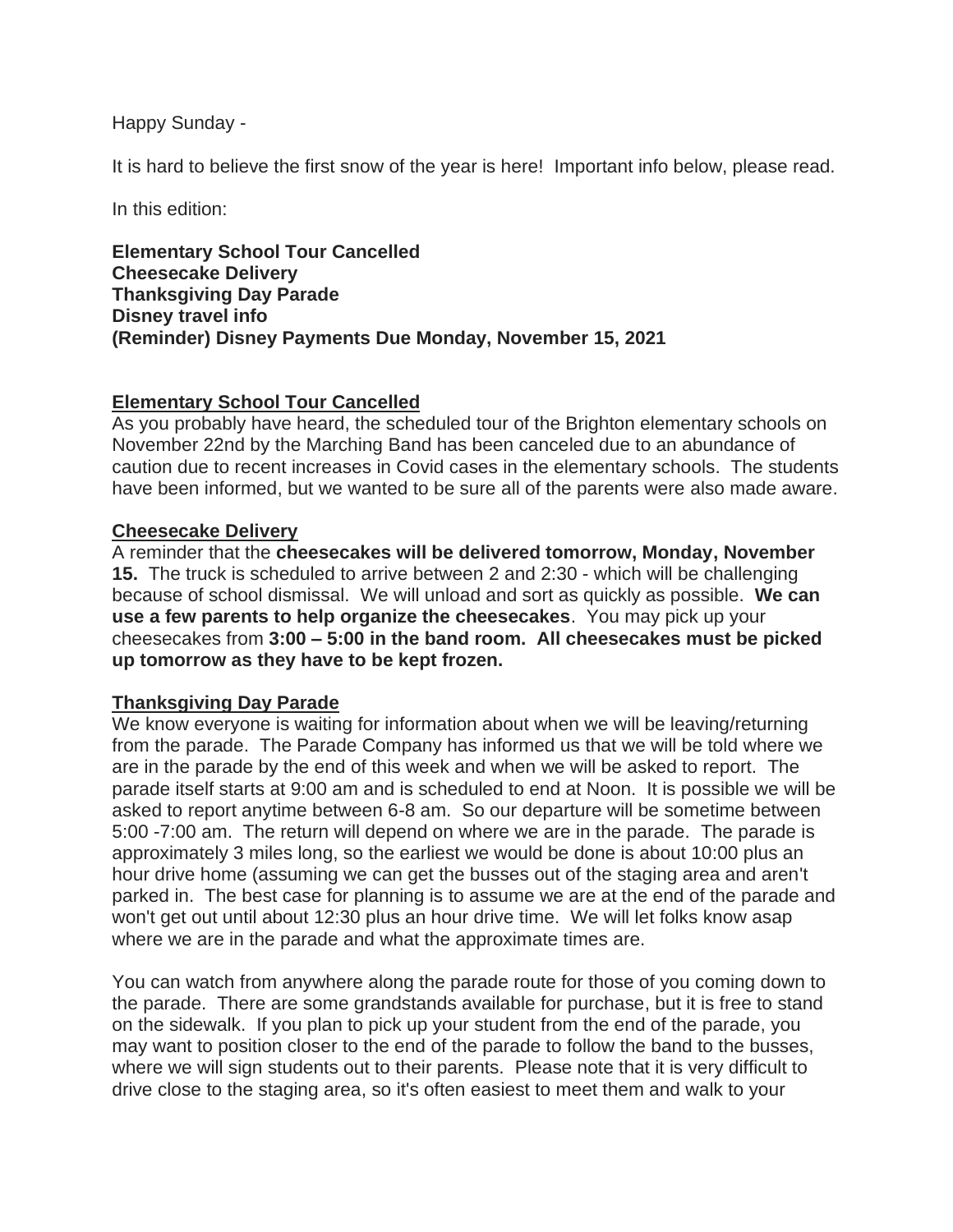### car. **You must provide a note to Mrs. Hoffman in advance if you plan to pick up your student from the parade.**

## **Disney Flight Information**

We know that many parents are interested in having the flight info. This message will provide some of your answers.

First, let's clear up some confusion. If you are planning to extend your travel either before or after the Disney dates, then while you can fly on the same planes, you cannot be a part of the Band flight block (because Delta requires you to purchase round trip flights within the block - you cannot fly in the block one way and outside the block on the way back). We have not been able to release the flight lists for who is on what flight because people have continued to change their travel plans which requires us to reconfigure. Also, since one of the flights is significantly more expensive than the other flights - as people opt to travel outside the block, we are releasing the more expensive tickets and moving people to other flights. (Note - everyone will pay the same amount for the trip)

For those of you who want to travel on the same plane as the band, below are the four flights we presently have. Here are the flights: (Note - you do not have to fly on these flights, you can drop off your student at the hotel on the day of arrival if that works best.)

Flight #1

| DELTA #700  | Depart DTW 7:00 AM | Arrive MCO 9:40 AM   |
|-------------|--------------------|----------------------|
| DELTA #1746 | Depart MCO 7:40 PM | ∣Arrive DTW 10:13 PM |

Flight #2

| DELTA #2898 | Depart DTW 8:30 AM | Arrive MCO 11:11 AM |
|-------------|--------------------|---------------------|
| DELTA #2759 | Depart MCO 5:35 PM | Arrive DTW 8:10 PM  |

Flight #3

| IDELTA #2081 | Departs DTW 10:25 AM | Arrives MCO 1:03 PM |
|--------------|----------------------|---------------------|
| IDELTA #2081 | Departs MCO 2:15 PM  | Arrives DTW 4:47 PM |

Flight #4

| DELTA #1746 | Departs DTW 3:50 PM | Arrives MCO 6:30 PM  |
|-------------|---------------------|----------------------|
| DELTA #2927 | Departs MCO 8:55 PM | Arrives DTW 11:27 PM |